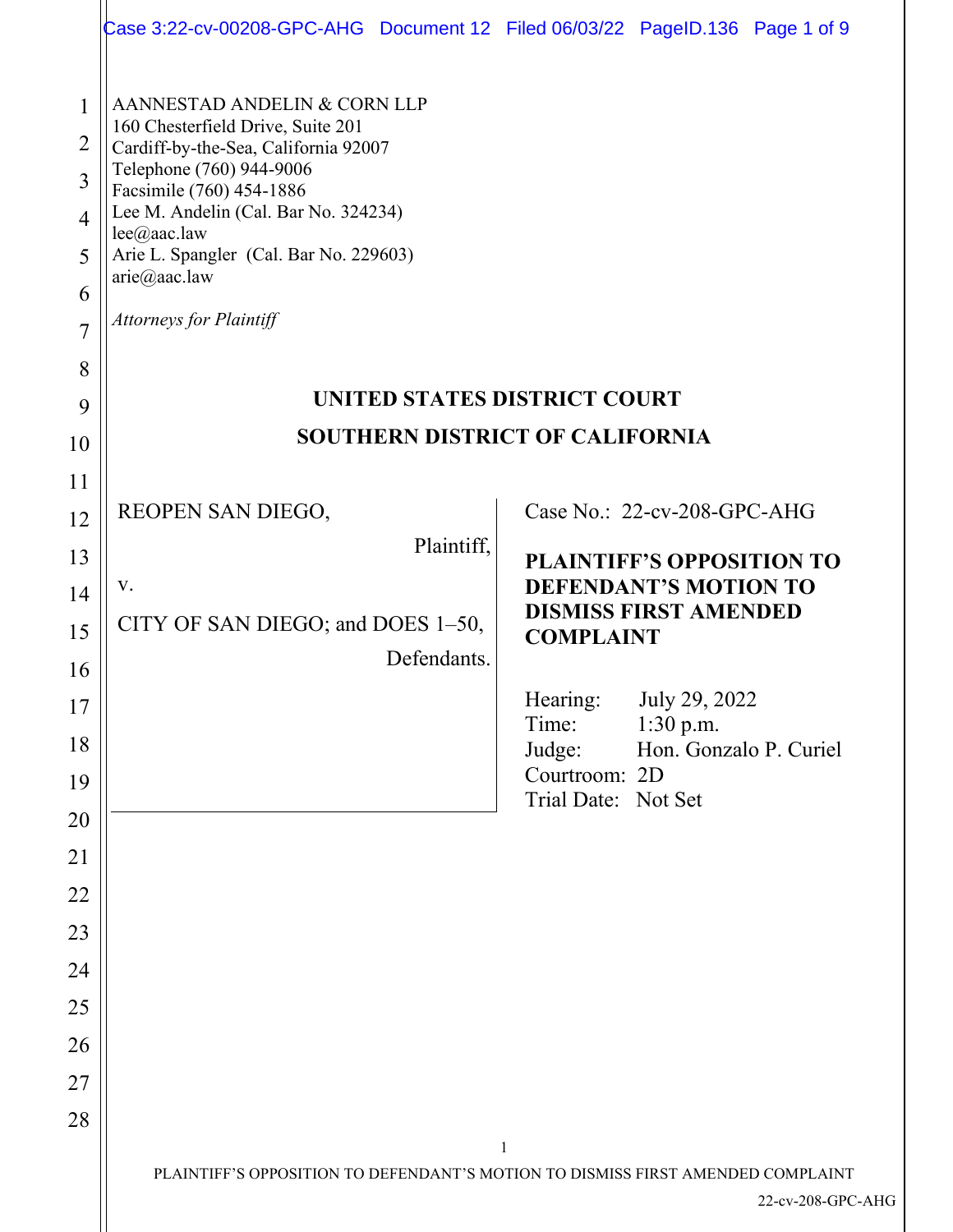1

2

3

4

5

6

7

8

9

10

11

12

13

14

15

16

17

18

19

20

21

22

23

24

25

26

27

28

### **I. INTRODUCTION AND FACTUAL BACKGROUND.**

The motion to dismiss by Defendant City of San Diego ("Defendant" or "City") must be overruled. While the motion focuses solely on the impact of the City's action on City employees, it misses the substance of Plaintiff Reopen San Diego's claims, which challenge the constitutionality of City action that precludes an entire category of individuals who are not City employees from meaningful participation in City government because they have chosen not to be "fully vaccinated" for COVID-19, or do not wish to publicly disclose their vaccination status.

On or about October 18, 2021, more than a year and a half after closing its doors to the public in response to the COVID-19 pandemic, the City approved a 3-Stage Reopening Plan ("Plan"). While the Plan has not been fully implemented, it has not been amended, rescinded or withdrawn by the City. (First Amended Complaint ["FAC"], ¶ 23.) Thus, the Plan remains in effect, and is not moot. The Plan contemplates, among other steps, the complete and indefinite bar of members of the public who are not vaccinated for COVID-19 from in-person attendance at all City meetings. (FAC, ¶ 23.) The FAC challenges the Plan based on claims that it violates the First, Fourth, and Fourteenth Amendments of the United States Constitution by infringing upon an individual's rights to freedom of speech and association, as well as an individual's right to refuse unwanted medical treatment, and rights to privacy and bodily autonomy.

The City's motion to dismiss fails to address Plaintiff's constitutional challenges to its Plan. And because additional steps in the Plan have been formally approved by the City Council could still be implemented by the City at any time, Plaintiff's claims related to the Plan are not moot. "The voluntary cessation of challenged conduct does not ordinarily render a case moot because a dismissal for mootness would permit a resumption of the challenged conduct as soon as the case is dismissed." *Rosebrock v. Mathis*, 745 F.3d 963, 971 (2014); see also *Givens v. Newsom*, 2021 U.S. Dist. LEXIS 192430, \*7 (E.D., Cal. 2021) ("[E]ven if the government withdraws or modifies a COVID restriction in the course of litigation, that does not necessarily moot the case where plaintiffs remain under constant

2

PLAINTIFF'S OPPOSITION TO DEFENDANT'S MOTION TO DISMISS FIRST AMENDED COMPLAINT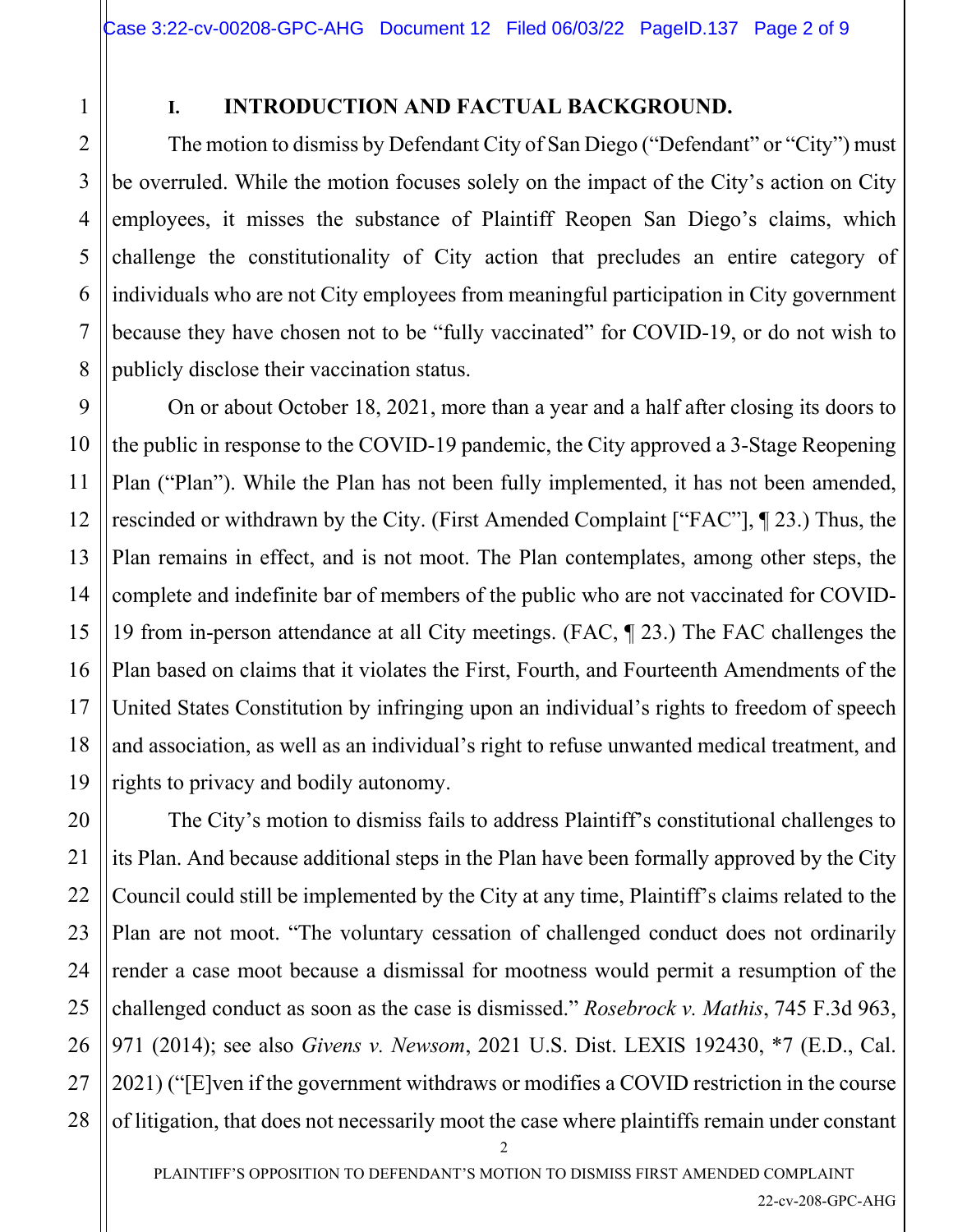1 threat that government officials will use their power to reinstate the challenged restrictions.").

On November 29, 2021, the City took the extraordinary step of implementing "Step 2" of its Plan, by approving a COVID-19 vaccination mandate for all elected officials, members of boards and commissions, and authorized volunteers as a condition of continued service with the City. (FAC,  $\P$ ] 24, 26.) The mandate is codified as City Ordinance number O-21398 ("Ordinance").

As disclosed by the text of the Ordinance and referenced by the City in its moving papers, the challenged Ordinance requires all current City employees, as well as nonemployees (which the City broadly and inaccurately categorizes as "employees" for purposes of its motion) – elected officials, members of boards and commissions, and authorized volunteers – from serving the City and its residents unless they first prove they are fully vaccinated against COVID-19. (FAC, ¶ 26.)

Plaintiff's first cause of action challenges the Ordinance as violating the right to refuse unwanted medical treatment and the rights to privacy and bodily autonomy under the substantive due process clause of the Fourth and Fourteenth Amendments. (FAC, ¶¶ 37-64.) In its second cause of action, Plaintiff challenges the Ordinance as a violation of the Procedural Due Process Clause of the Fourteenth Amendment. (FAC, ¶¶ 65-76.) The third cause of action challenges the Ordinance as a violation of the Fourteenth and First Amendments, and particularly the fundamental rights to freedom of speech and association. (FAC, ¶¶ 77-102.) The fourth cause of action challenges the Ordinance as a violation of the Equal Protection clause of the Fourteenth Amendment. (FAC, ¶¶ 103-112.) The fifth, sixth and seventh causes of action raise state law challenges to the Ordinance. (FAC, ¶¶ 113-145.)

**II. ARGUMENT.**

The City does not dispute that the forcible injection of medication into a nonconsenting person's body is a substantial interference with that person's liberty. (Plaintiff's Motion, at 7:5-7.) While the Ordinance does not directly authorize the "forcible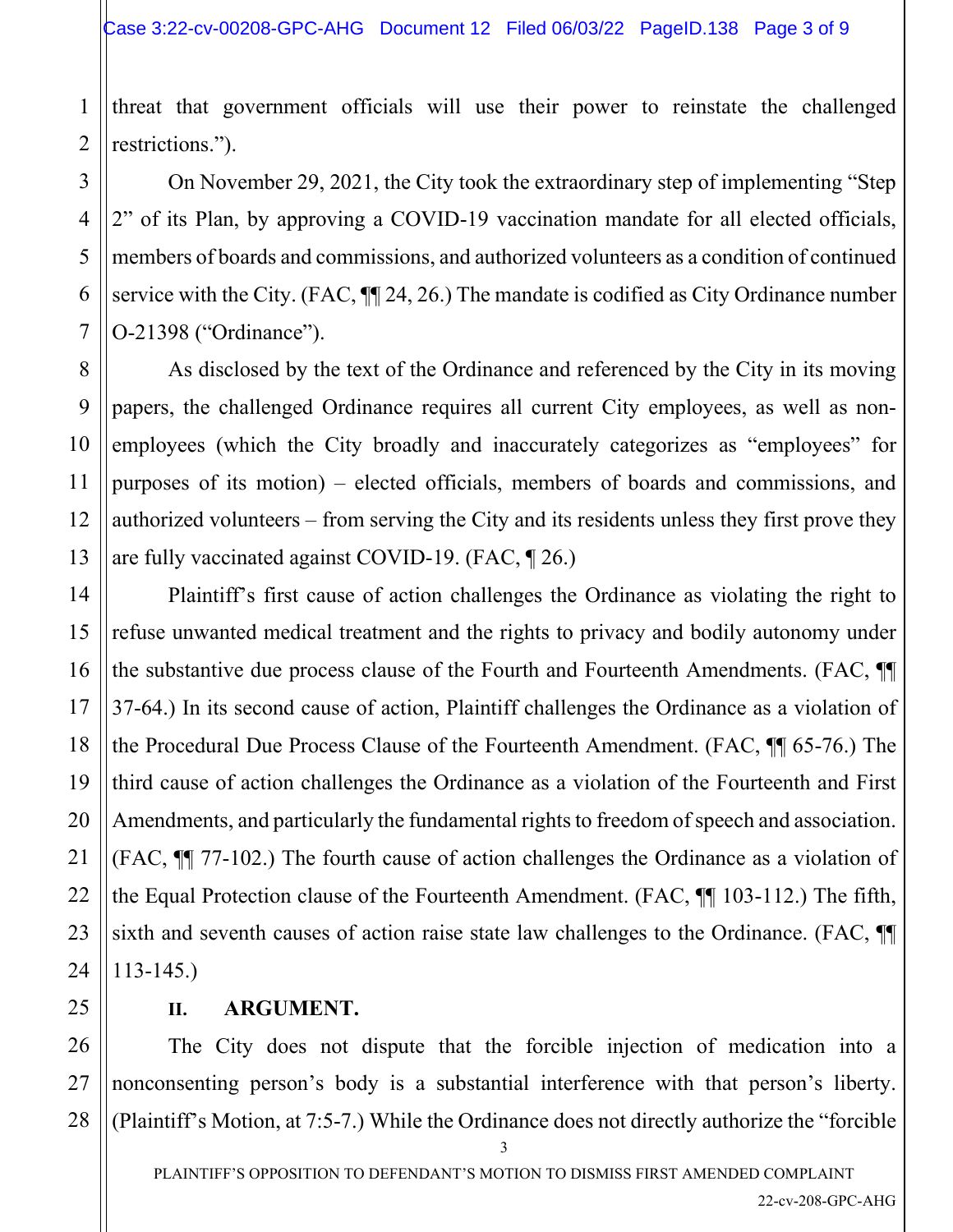injection" of a COVID-19 vaccine, it does deprive an individual of their right to choose whether to be vaccinated for COVID-19 if they also wish to exercise their constitutional right of participating in City government. The Ordinance compels all individuals who wish to serve the City as an elected official, member of a board or commission, or volunteer, to provide proof of vaccination in order to "qualify" for that service; individuals who do not provide proof of vaccination for COVID-19 are deemed unqualified to serve.

Not only is the City's Plan and Ordinance unconstitutional and discriminatory, but recent studies and real-world data demonstrate that the City's blanket COVID-19 vaccination requirement is not rationally related to achieving the City's alleged compelling interest of reducing the spread of COVID-19. (FAC, ¶ 36.) Vaccinated individuals can be and still do get infected with and transmit COVID-19. (FAC, ¶ 36.)

# **A. The City Cannot Evade this Court's Review by Inaccurately Labeling the Affected Individuals Employees, Contrary to the Allegations of the Complaint.**

The City's attempt to equate the Ordinance's COVID-19 vaccination requirement to other alleged employment related conditions that the City has historically imposed upon its employees is a misguided effort to evade judicial review. Plaintiff's members and other citizens who choose not to be vaccinated for COVID-19, or who choose not to share their vaccination status, who are not employed by the City, are currently precluded from volunteering for City programs (FAC, ¶ 3), serving as elected officials (FAC, ¶ 4), and serving on City commissions (FAC,  $\P$  6). So long as the Ordinance stays in place, the public is also precluded from electing individuals who are not vaccinated for COVID-19 to serve as City officials.

4 Importantly, none of the categories of individuals for whom Plaintiff brings this action fit the definition of "employee" under California law. Labor Code section 3352(a)(9) specifically excludes from the definition of "employee," "[a] person performing voluntary service for a public agency or a private, nonprofit organization who does not receive remuneration for the services, other than meals, transportation, lodging, or reimbursement

1

2

PLAINTIFF'S OPPOSITION TO DEFENDANT'S MOTION TO DISMISS FIRST AMENDED COMPLAINT 22-cv-208-GPC-AHG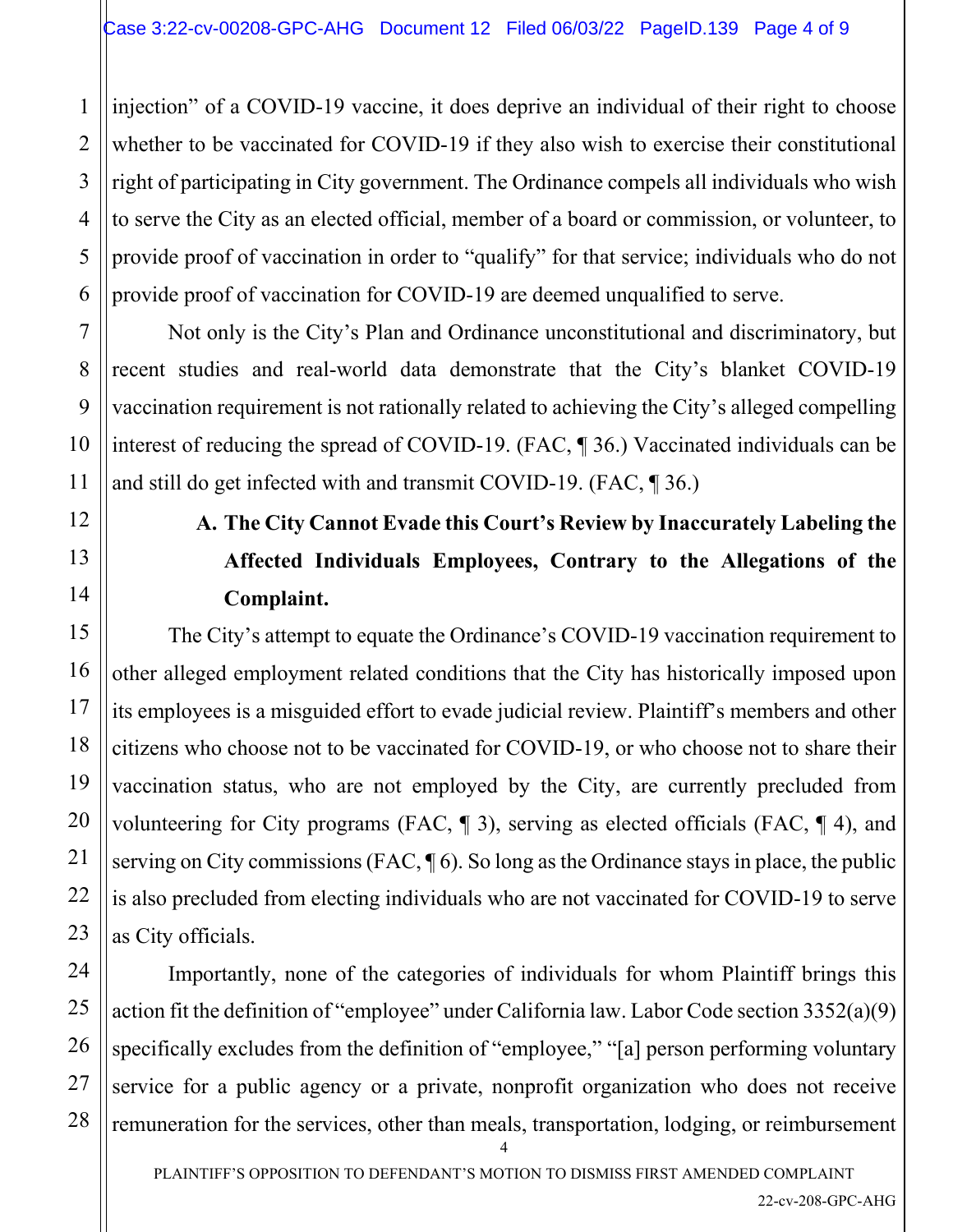4 for incidental expenses." (Labor Code, § 3352(a)(9).) An elected official is selected by the will of the people through the democratic election process to voluntarily serve the people; members of city boards and commissions voluntarily serve without renumeration; and "authorized volunteers" donate their time and service without renumeration. Moreover, members of the voting public who are deprived of an opportunity to elect individuals who are not vaccinated for COVID-19 to City office are not all City employees. Thus, because all of these categories of individuals are by definition volunteers, at best, the City's efforts to couch the Ordinance as a lawful condition of employment not subject to judicial review must fail.

### **B. The Ordinance Illegally Adds Qualifications for Elected Officials.**

While the City disingenuously argues that unvaccinated individuals are still able to declare their intent to run in local elections, qualify for the ballot and campaign for office, it concedes that the Ordinance does require all elected officials to provide proof of full vaccination after they have been elected and "before their start date." (City's Motion, at 8:18-28.) Thus, while the City contends that an unvaccinated individual is permitted to run for and can still be elected to a City office, their candidacy and election would be illusory because, under the Ordinance, they will be precluded from serving unless they provide proof of vaccination for COVID-19 prior to taking office.

The City's imposition of this additional qualification for its elected officials also violates California law, which does not authorize a local government to change – or add to – the qualifications for an elected official to serve in local office. *Polis v. City of La Palma*, 10 Cal. App. 4th 25, 28 (1992) (city lacked power to apply term limits not required by state law to exclude incumbent from city council candidacy). "The general rule is, that every citizen who is a qualified elector has the right to hold any office for which he has been elected or appointed." *Fresno County Employees Asso. v. Fresno County*, 242 Cal. App. 2d 828, 831 (1966). Because the City cannot lawfully add to the qualifications for holding an elected office, the Ordinance unlawfully discourages individuals who are not vaccinated

1

2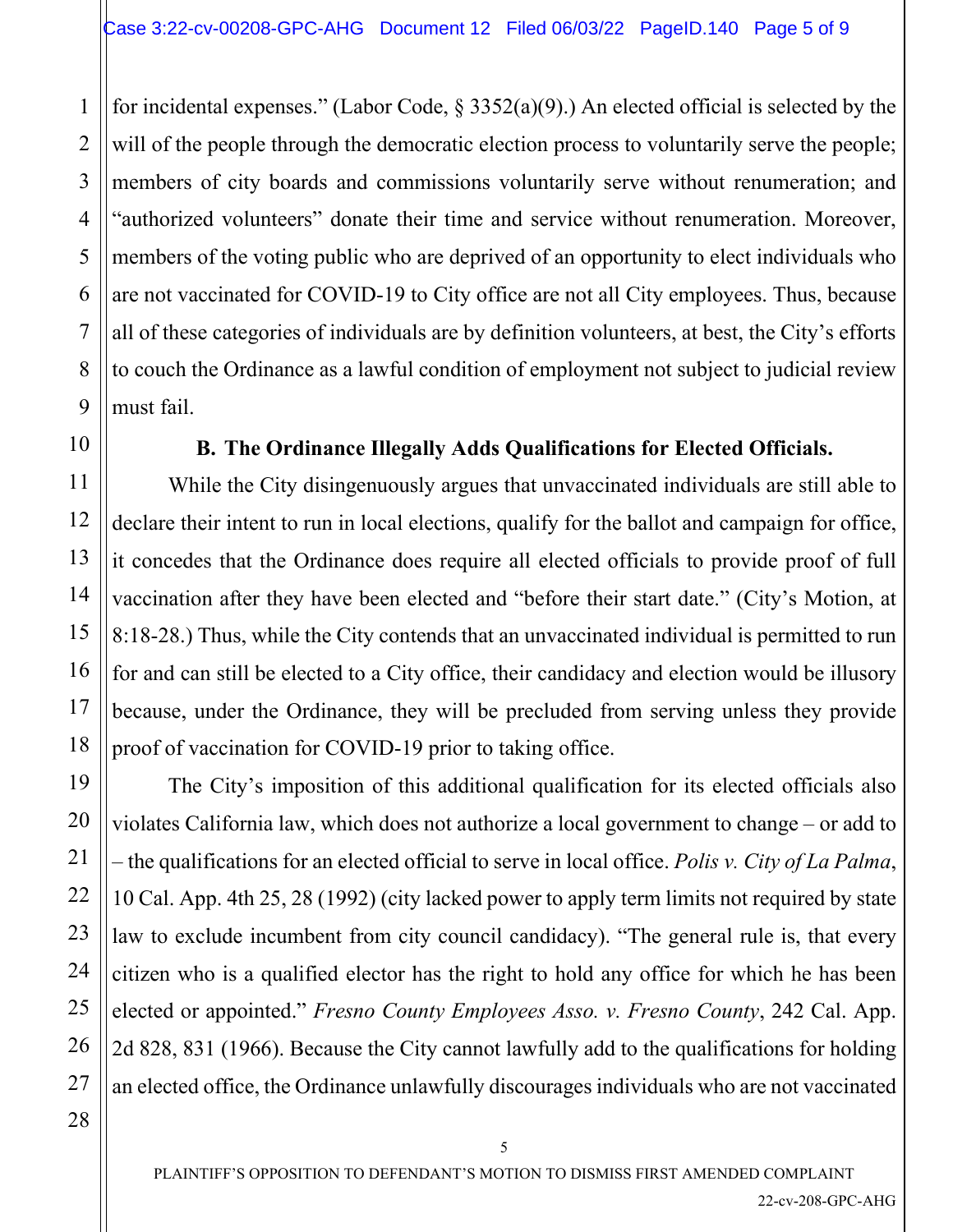2 for COVID-19 (or who do not wish to disclose whether they are vaccinated) from running for an elected office in the City.

The City's position that unvaccinated individuals can still run for office is also contrary to California law, which precludes a candidate who is not qualified to hold an office at the time of the election from eligibility to run for that office. *Samuels v. Hite*, 35 Cal. 2d 115, 116 (1950) ("[I]t has long been the law that a candidate, to be 'eligible' (when the time of eligibility is not expressed), must be qualified at the time of election.").

By impermissibly narrowing the field of individuals who are eligible to run for office, the Ordinance intrudes not only upon potential candidates' rights, but also upon the public's First Amendment "right to vote freely for the candidate of one's choice," which "is the essence of a democratic society." *Reynolds v. Sims*, 377 U.S. 533, 555 (1964). The Ordinance unconstitutionally interferes with "[t]he right of the people to select from citizens and qualified electors whomsoever they please to fill an elective office." *Ward v. Crowell*, 142 Cal. 587, 590-591 (1904). The right to vote for any candidate – regardless of their medical history – is a foundational principal of our democracy. "Citizen participation in the political process through voting and candidacy is the elemental, indispensable and abiding need of a democratic republic." *Smith v. Evans*, 42 Cal. App. 3d 154, 163 (1974).

## **C. The City Cannot Evade Judicial Review by Enacting an Unconstitutional Ordinance During a Government-Declared Emergency.**

Because the Ordinance has the effect of precluding Plaintiff's members and other individuals from participating in and petitioning City government – as either an elected official, board or commission member, or volunteer – based solely on their COVID-19 vaccination status, the constitutionality of the Ordinance is ripe for review by this Court.

The City's motion appears to be premised on an argument that Plaintiff's claims should be dismissed because the constitutionality of the Ordinance – which was enacted during a government declared "emergency" – is subject to a "relaxed standard of review" (i.e., akin to judicial deference) rather than the strict scrutiny standard that is traditionally

1

PLAINTIFF'S OPPOSITION TO DEFENDANT'S MOTION TO DISMISS FIRST AMENDED COMPLAINT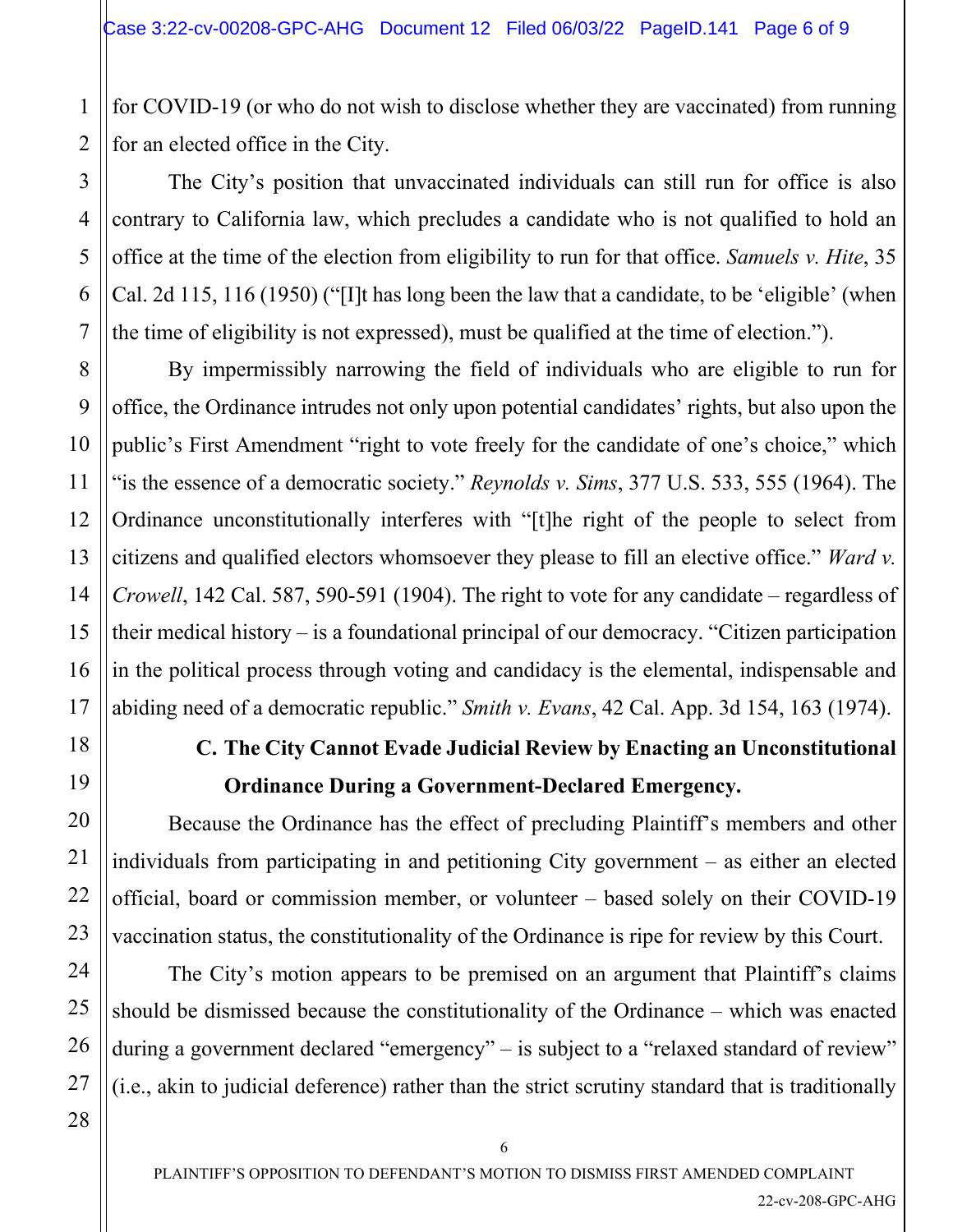1 2 applied to government action that interferes with an individual's fundamental rights, including the First Amendment rights that the Ordinance implicates here.

3

4

5

6

7

8

9

11

12

13

14

15

16

17

18

19

20

21

22

23

10 In support of its position, the City relies heavily upon the unreported case of *Gish v. Newsom*, 2020 W.L. 1979970 (C.D. Cal. April 23, 2020), which it cites not once, but twice, in support of its argument that this Court should apply a "relaxed scrutiny" standard to its review of the Ordinance and other government intrusions into individual liberty interest to address COVID-19. Besides being unreported, *Gish* has no precedential effect, because on February 8, 2021, the Supreme Court granted an application for injunctive relief and remanded *Gish* to the district court for further proceedings consistent with *South Bay United Pentecostal Church v. Newsom*, 141 S. Ct. 716 (2021) ("*South Bay*"). (*Gish v. Newsom*, 2021 U.S. LEXIS 760 (2021), referencing *South Bay* as 592 U.S. \_\_, 2021 U.S. LEXIS 758 (2021); see also, *Gish v. Newsom*, 987 F.3d 891 (2021).) Thus, the Central District's April 2020 opinion in *Gish* is not valid precedent and cannot be relied upon as instructive to this Court's review of the City's Ordinance.

Even if this Court were to ultimately determine that it should defer to the City's judgment, the Ordinance should not evade the Court's substantive review at the pleading stage. "[J]udicial deference in an emergency or a crisis does not mean wholesale judicial abdication, especially when important questions of religious discrimination, racial discrimination, free speech, or the like are raised." *Roman Catholic Diocese v. Cuomo*, 141 S. Ct. 63, 74 (2020). A court's review of a government regulation that infringes upon an individual's constitutional rights does not fall by the wayside simply because the challenged regulation was purportedly enacted to slow the spread of COVID-19, especially since the so-called "emergency" has now been ongoing for well over two years.

24 25 26 27 28 As the Supreme Court opined when applying strict scrutiny to its review of California's COVID-19 tier system-based prohibition of indoor religious services: "It has never been enough for the State to insist on deference or demand that individual rights give way to collective interests.... The whole point of strict scrutiny is to test the government's assertions, and our precedents make plain that it has always been a demanding and rarely

PLAINTIFF'S OPPOSITION TO DEFENDANT'S MOTION TO DISMISS FIRST AMENDED COMPLAINT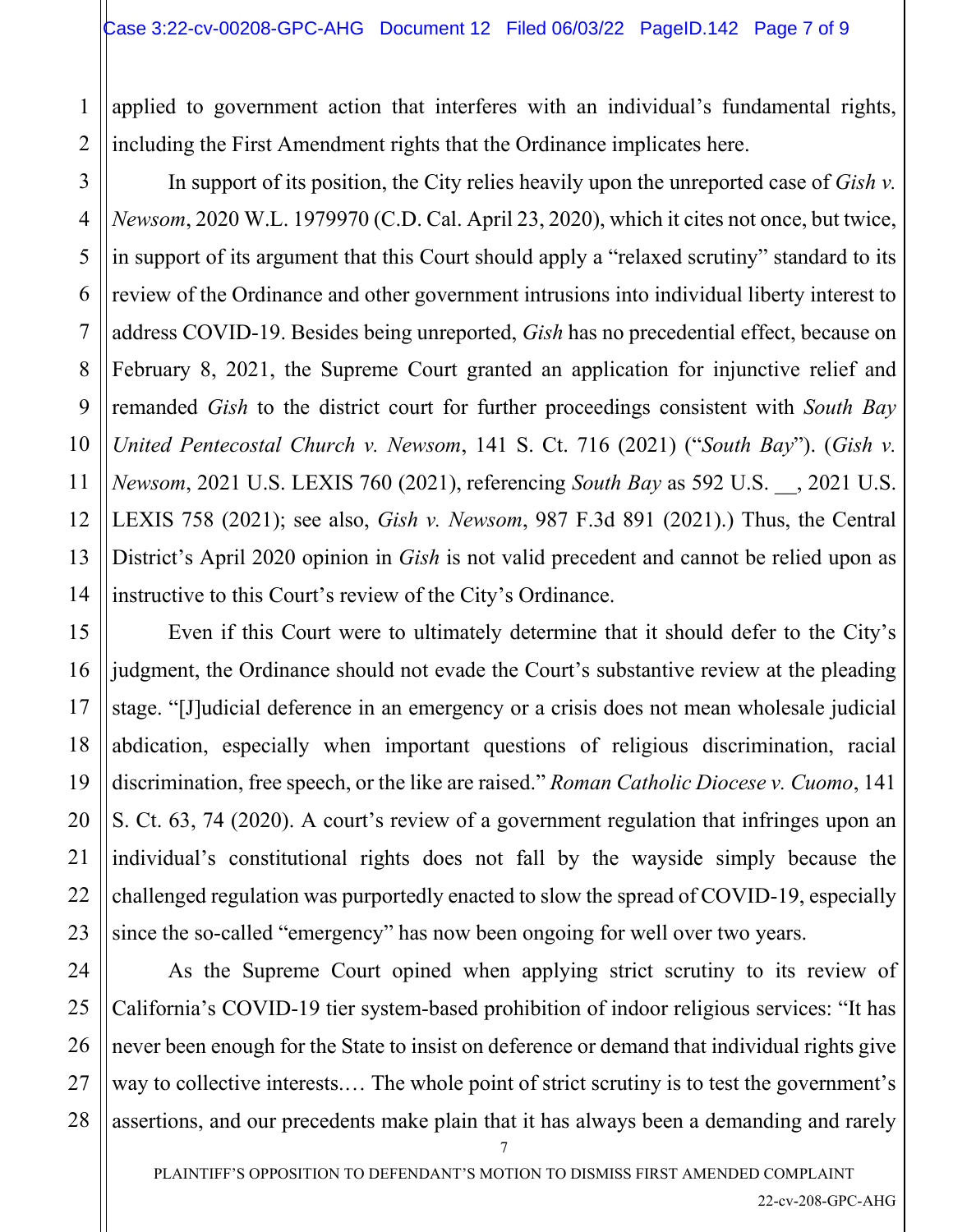satisfied standard. Even in times of crisis—perhaps especially in times of crisis—we have a duty to hold governments to the Constitution." *South Bay United Pentecostal Church v. Newsom*, 141 S. Ct. 716, 718 (2021) (plurality op., Gorsuch).

### **D.** *Jacobson* **Does Not Preclude this Court from Reviewing the Ordinance.**

The City also relies upon the frequently cited case of *Jacobson v. Commonwealth of Massachusetts*, 197 U.S. 11 (1905), for the blanket and dubious proposition that the City is authorized to enact laws and ordinances that "temporarily burden constitutional rights to a greater degree than normally permissible" in order to protect residents and its workforce against COVID-19. (City's Motion, at 2:4-13.) Even if this Court finds that the City continues to have a legitimate interest in preventing the spread of COVID-19 (more than two years after the virus was initially discovered in San Diego County), *Jacobson* does not authorize the City to enact regulations that completely bar certain individuals from all meaningful participation in its governance.

8 *Jacobson* held that the state could levy a modest monetary fine against individuals who refused to submit to the state's smallpox vaccination requirement, not that the state could exclude an unvaccinated individual from society. *Jacobson v. Commonwealth of Massachusetts*, 197 U.S. 11 (1905). Importantly, individuals who did not submit to the smallpox vaccination requirement did not lose any fundamental rights, including, as here, access to serve or petition their government. (FAC, ¶ 50.) Unvaccinated individuals were not barred from holding office, serving on boards or commissions, or volunteering, as they are under the Ordinance at issue. (FAC, ¶ 50.) "*Jacobson* hardly supports cutting the Constitution loose during a pandemic. That decision involved an entirely different mode of analysis, an entirely different right, and an entirely different kind of restriction." *Roman Catholic Diocese v. Cuomo* 141 S. Ct. 63, 70 (2020). "Although *Jacobson* pre-dated the modern tiers of scrutiny, [the Supreme] Court essentially applied rational basis review to Henning Jacobson's challenge to a state law that, in light of an ongoing smallpox pandemic, required individuals to take a vaccine, pay a \$5 fine, or establish that they qualified for an exemption." (*Ibid*.) Indeed, as in *Jacobson*, this Court should not stray

1

2

PLAINTIFF'S OPPOSITION TO DEFENDANT'S MOTION TO DISMISS FIRST AMENDED COMPLAINT